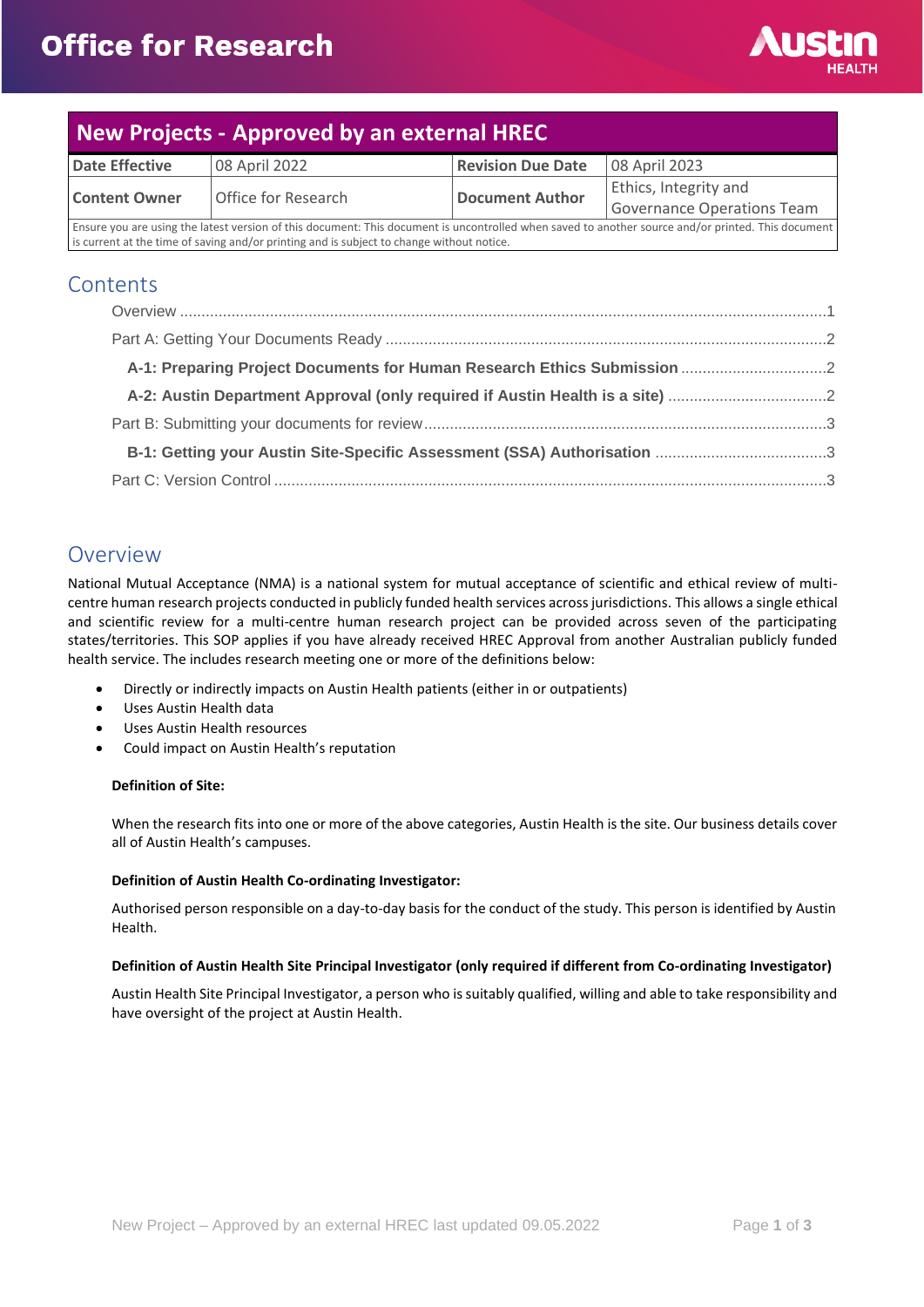

# <span id="page-1-0"></span>Part A: Getting Your Documents Ready

<span id="page-1-1"></span>*A-1: Preparing Project Documents for Human Research Ethics Submission (relevant templates available on the [Office for Research website\)](https://www.austin.org.au/resources-for-researchers/)* 

#### **Documents**

#### **Documents from the approval HREC:**

- 1. HREC Approval letter/s
- 2. Protocol
- 3. Master PICF/S
- 4. Study files
- 5. Investigator Brochure/Product Information
- 6. Data Safety Monitoring Board
- 7. Enrolment log
- 8. Screening log
- 9. Delegation log
- 10. Case report form
- 11. Adverse event tracker
- 12. Clinical trial notification
- 13. TGA notifications

**Austin site-specific documents:**

- 14. Austin Site-specific Appendix to PICF
- 15. Site-specific study files
- 16. Site investigator CV
- 17.GCP training certificate
- 18. Site study budget **(***not required if in-kind support)*
- 19. Fee form

#### **Insurance, Indemnity, Agreements and legal:**

- 20. Medicine Australia HREC and/or Standard form of Indemnity *(commercially sponsored projects)*
- 21. Clinical Trials Certificate of Currency AUD 10 million for any one occurrence and in the annual aggregate
- 22. Medicines Australia CTRA (or MTAA equivalent), including SEBs approval letter (if required)
- 23.Other agreements, as deemed appropriate in consultation with Austin Health

### <span id="page-1-2"></span>*A-2: Austin Department Approval (only required if Austin Health is a site; relevant templates available on the [Office for Research website\)](https://www.austin.org.au/resources-for-researchers/)*

| <b>Document type</b>                  | <b>Notes</b>                                                                                                                    |
|---------------------------------------|---------------------------------------------------------------------------------------------------------------------------------|
| 1. Health Information Service         | Required if your project need to access medical records                                                                         |
| Pharmacy<br>2.                        | Required if your project uses drugs that need to be dispensed by pharmacy                                                       |
| Pathology<br>3.                       | Required if your project uses blood tests that are additional to standard of<br>care                                            |
| 4. Radiology                          | Required if your project uses imaging services that are additional to standard<br>of care                                       |
| 5. Nuclear Medicine/PET               | Required if your project includes procedures additional to standard of care                                                     |
| <b>Medical Physicist Report</b><br>6. | Required if your project includes any ionising radiation, regardless of whether<br>it is additional or part of standard of care |
| 7. Allied Health                      | Required if your project uses Allied Health services that are not part of the<br>project team.                                  |